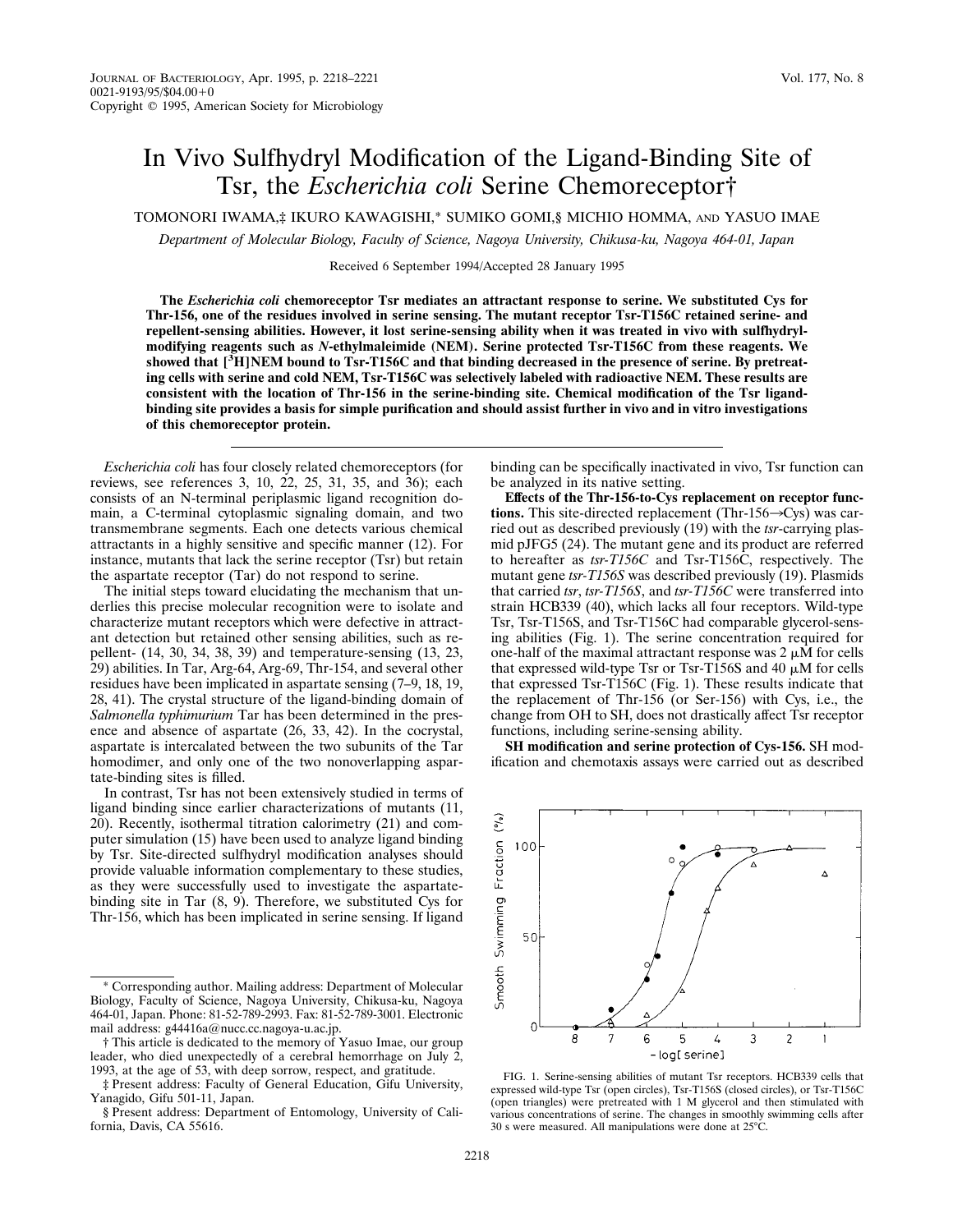

FIG. 2. Inactivation by sulfhydryl-modifying reagents of the serine-sensing ability of Tsr-T156C. Various concentrations of NEM (A) or DTNB (B) were added at the time indicated by the arrow in each panel to cells that expressed Tsr-T156C (closed symbols). Cells that expressed Tsr-T156S (open circles) were<br>treated with 50 μM NEM (A) or 200 μM DTNB (B). At intervals, aliquots were taken and serine responses were measured by adding 10 mM serine as described in the legend to Fig. 1. (A) Closed circles,  $30 \mu$ M; closed triangles,  $40 \mu$ M; closed squares, 50  $\mu$ M. (B) Closed triangles, 100  $\mu$ M; closed circles, 200  $\mu$ M.

previously  $(8)$ . In the presence of 50  $\mu$ M *N*-ethylmaleimide (NEM), the serine-sensing ability of Tsr-T156C decreased drastically, whereas that of Tsr-T156S decreased only slightly (Fig. 2A). Glycerol-sensing abilities were not affected by NEM. 5,5'-Dithiobis-2-nitrobenzoic acid (DTNB) produced similar effects (Fig. 2B). The inhibitory effect of DTNB was reversed by the reductant dithiothreitol (1 mM; data not shown).

If Thr-156 is in the serine-binding site, excess serine should protect Tsr-T156C from SH modification. NEM inactivation of Tsr-T156C was delayed drastically by the prior addition of 1 mM serine (Fig. 3). Even after 60 min of incubation, more than one-half of the cells showed serine responses. Such a protective effect was not observed with 1 mM aspartate. Furthermore, serine, but not aspartate, had a similar protective effect on DTNB modification of Tsr-T156C (data not shown). Since Tsr has no other Cys residue (4), these results suggest that Cys-156 is located in the serine-binding site.

More than 200  $\mu$ M DTNB is required for complete inactivation within 30 min of the serine-sensing ability of Tsr-T156C, whereas  $5 \mu M$  DTNB is enough to inactivate the aspartatesensing ability of Tar-T154C (8). On the other hand, nearly equal concentrations of NEM inhibit the attractant-sensing abilities of these two receptors. The ligand-binding pocket of



FIG. 3. Protective effect of serine on NEM modification of Tsr-T156C. At the time indicated by the arrow, 40  $\mu$ M NEM was added to HCB339 cells that expressed Tsr-T156C in the absence (open circles) or presence of 1 mM serine (closed triangles) or aspartate (closed circles). After serine or aspartate was washed out, serine responses were measured as described in the legend to Fig. 2.

Tar may be a little larger than that of Tsr, reflecting their ligand sizes. If so, DTNB, a bulkier reagent than NEM, might have easier access to the Cys residue of Tar-T154C than to that of Tsr-T156C.

The lower the concentration of NEM or DTNB, the longer the duration before there is a detectable decrease in the serine response (Fig. 2). Therefore, the cell's full response to serine may require many fewer Tsr molecules than those expressed from multicopy *tsr* genes. Whether this is the case in the wild type, which contains about 2,000 molecules of Tsr per cell (35), may be examined by radioactive labeling.

**Specific binding of radioactive NEM to Tsr-T156C.** We constructed plasmid pGAN1, which contains *tsr-T156C* under the control of the *tac* promoter and the *lacI*q gene, by recombining the *tsr-T156C*-carrying plasmid pJUN11 and the *tsr*-overproducing plasmid pCS20 (32). HCB339(pGAN1) and HCB339 (pCS20) cells produced comparable sizes of swarm in tryptone semisolid agar (data not shown). However, in the presence of 200 mM DTNB, HCB339(pGAN1) produced a smaller swarm than did HCB339(pCS20) (data not shown), indicating that Tsr-T156C was expressed from pGAN1.

We examined the receptor proteins by sodium dodecyl sulfate-polyacrylamide gel electrophoresis (SDS-PAGE) upon isopropyl- $\beta$ -D-thiogalactopyranoside (IPTG) induction. To avoid receptor methylation, which would have caused multiple receptor bands on the gel, plasmids were transferred into strain CP553 (5), which lacks CheB and CheR, the chemoreceptor-modifying enzymes. Fresh overnight cultures of cells that carried pCS20 or pGAN1 were inoculated (1:100 dilution) into LB medium (17) supplemented with 200  $\mu$ g of ampicillin per ml and grown at 30°C. After 3 h, 1 mM IPTG was added to each culture and cells were further incubated for 4 h. When whole-cell extracts of both CP553(pGAN1) and CP553(pCS20) were analyzed, the intensity of the Tsr band increased drastically after 4 h of induction, while those of the other bands remained at the same levels (Fig. 4A). We have concluded that cells that carry pGAN1 overproduce Tsr-T156C in the presence of IPTG.

We then examined NEM binding to Tsr-T156C. After full induction, cells were suspended in motility medium (20) and incubated with 50  $\mu$ M [<sup>3</sup>H]NEM (0.3 Ci/mmol; Dupont, NEN Research Products) for 30 min at room temperature. The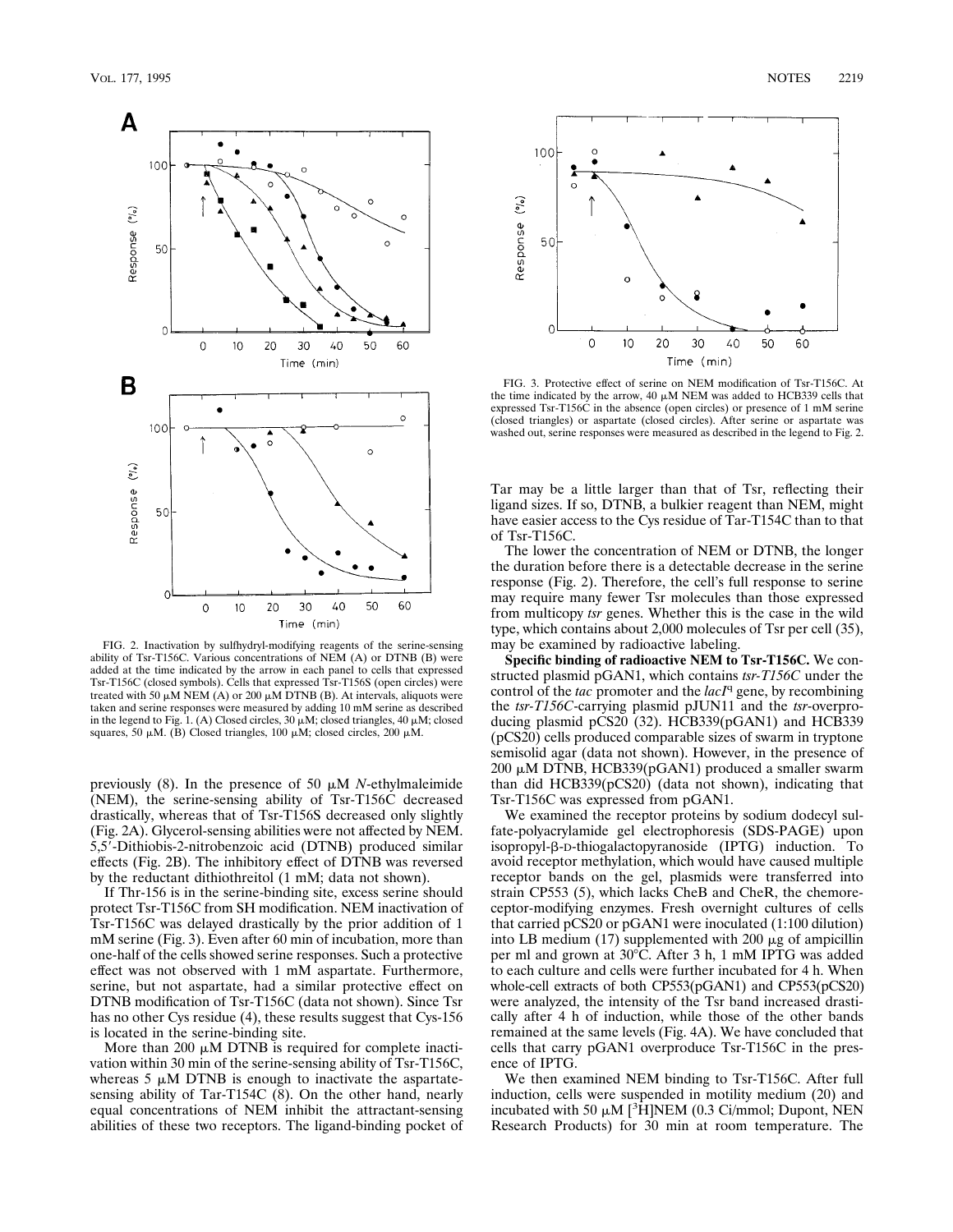

FIG. 4. Binding of radioactive NEM to Tsr-T156C and protective effect of serine. (A) Overproduction of Tsr-T156C. CP553 cells that carried pCS20 (Tsr) or pGAN1 (Tsr-T156C) were grown in LB medium at 30°C for 3 h (up to early exponential phase) and further incubated for 4 h in the presence  $(+)$  or absence  $(-)$  of 1 mM IPTG. Total cell extracts were analyzed by SDS-PAGE. Tsr protein is indicated by an arrow in each panel. (B) Binding of radioactive NEM to Tsr-T156C. CP553 cells that overproduced Tsr-T156C were suspended in motility medium supplemented with various concentrations of serine or aspartate and incubated with  $50 \mu M$  [<sup>3</sup>H]NEM at 25°C for 30 min. Samples were subjected to SDS-PAGE and fluorography.

reaction was terminated with 5% trichloroacetic acid, and then precipitates were subjected to SDS-PAGE and fluorography (37). The band with an apparent molecular mass of about 60 kDa, i.e., Tsr-T156C, was labeled strongly in the samples of cells that expressed Tsr-T156C (Fig. 4B), whereas no corresponding band was detected in the samples of cells that expressed Tsr (data not shown). The intensity of the NEMlabeled 60-kDa band (Tsr-T156C) decreased as the serine concentration increased (Fig. 4B). In contrast, 100 mM aspartate and 1 M glycerol had no effect. The intensity of the 45-kDa band, which was observed in all samples, was not affected by the addition of serine. Thus, serine competes with NEM only for Tsr-T156C. These results are consistent with the effect of NEM on serine-sensing ability and therefore indicate that Cys-156 (hence, Thr-156 in wild-type Tsr) is located in the serinebinding site.

Interestingly, DTNB did not inhibit cell growth and motility (8). However, disulfide bond formation in FlgI, the subunit protein of the flagellar basal body P ring, is essential for flagellation (6). The periplasmic protein DsbA (2, 16) and the cytoplasmic membrane protein DsbB (1, 27) are responsible for this process (6). Therefore, critical Cys residues in FlgI, DsbA, and DsbB may not be readily exposed to DTNB attack. On the other hand, NEM inhibits cell growth (8). We have shown that NEM binds to a considerable number of proteins



FIG. 5. Selective labeling of Tsr-T156C with radioactive NEM. CP553 cells that overproduced wild-type Tsr or Tsr-T156C were pretreated with 50  $\mu$ M cold NEM in the presence (+) or absence (-) of 10 mM serine at 25°C for 30 min.<br>After serine and NEM were washed out, cells were incubated with 50  $\mu$ M [<sup>3</sup>H]NEM at 25°C for 30 min. Tsr, CP553(pCS20); Tsr-T156C, CP553(pGAN1).

(Fig. 4B and 5). It would be interesting to compare NEMbinding proteins and DTNB-binding proteins.

**Selective modification of Tsr-T156C with radioactive NEM.** Using the serine protection effect, we selectively labeled Tsr-T156C among all of the membrane proteins in intact cells. Cells were incubated for 30 min with cold NEM in the presence of 10 mM serine. After being washed thoroughly, cells were incubated with radioactive NEM. A protein with an apparent molecular mass of 60 kDa (Tsr-T156C) was labeled strongly (Fig. 5). The only other labeled protein is one just below the 60-kDa band, which is probably a proteolytic product of Tsr-T156C, because it also was protected from NEM modification by serine and its intensity increased upon prolonged incubation. Thus, Tsr-T156C was selectively labeled in vivo with radioactive NEM.

This should provide the basis for a simple purification procedure for the chemoreceptor protein by SH-specific affinity chromatography. The ligand-binding ability of the purified protein could be assayed by competition between the ligand and radioactive NEM, as is the case in vivo. Its further characterization would provide invaluable information about ligand binding and other aspects of the information processing of this receptor.

We thank H. C. Berg, J. Gebert, D. R. Graham, and C. Park for generously providing us with bacterial strains and plasmids. We are especially obliged to J. S. Parkinson of the University of Utah for critically reading the manuscript.

## **REFERENCES**

- 1. **Bardwell, J. C. A., J.-O. Lee, G. Jander, N. Martin, D. Belin, and J. Beckwith.** 1993. A pathway for disulfide bond formation *in vivo*. Proc. Natl. Acad. Sci. USA **90:**1038–1042.
- 2. **Bardwell, J. C. A., K. McGovern, and J. Beckwith.** 1991. Identification of a protein required for disulfide bond formation in vivo. Cell **67:**581–589.
- 3. **Bourret, R. B., K. A. Borkovich, and M. I. Simon.** 1991. Signal transduction pathways involving protein phosphorylation in prokaryotes. Annu. Rev. Biochem. **60:**401–441.
- 4. **Boyd, A., K. Kendall, and M. I. Simon.** 1983. Structure of the serine chemoreceptor in *Escherichia coli*. Nature (London) **301:**623–626.
- 5. **Burrows, G. G., M. E. Newcomer, and G. L. Hazelbauer.** 1989. Purification of receptor protein Trg by exploiting a property common to chemotactic transducers of *Escherichia coli*. J. Biol. Chem. **264:**17309–17315.
- 6. **Dailey, F. E., and H. C. Berg.** 1993. Mutants in disulfide bond formation that disrupt flagellar assembly in *Escherichia coli*. Proc. Natl. Acad. Sci. USA **90:**1043–1047.
- 7. **Gardina, P., C. Conway, M. Kossman, and M. Manson.** 1992. Aspartate and maltose-binding protein interact with adjacent sites in the Tar chemotactic signal transducer of *Escherichia coli*. J. Bacteriol. **174:**1528–1536.